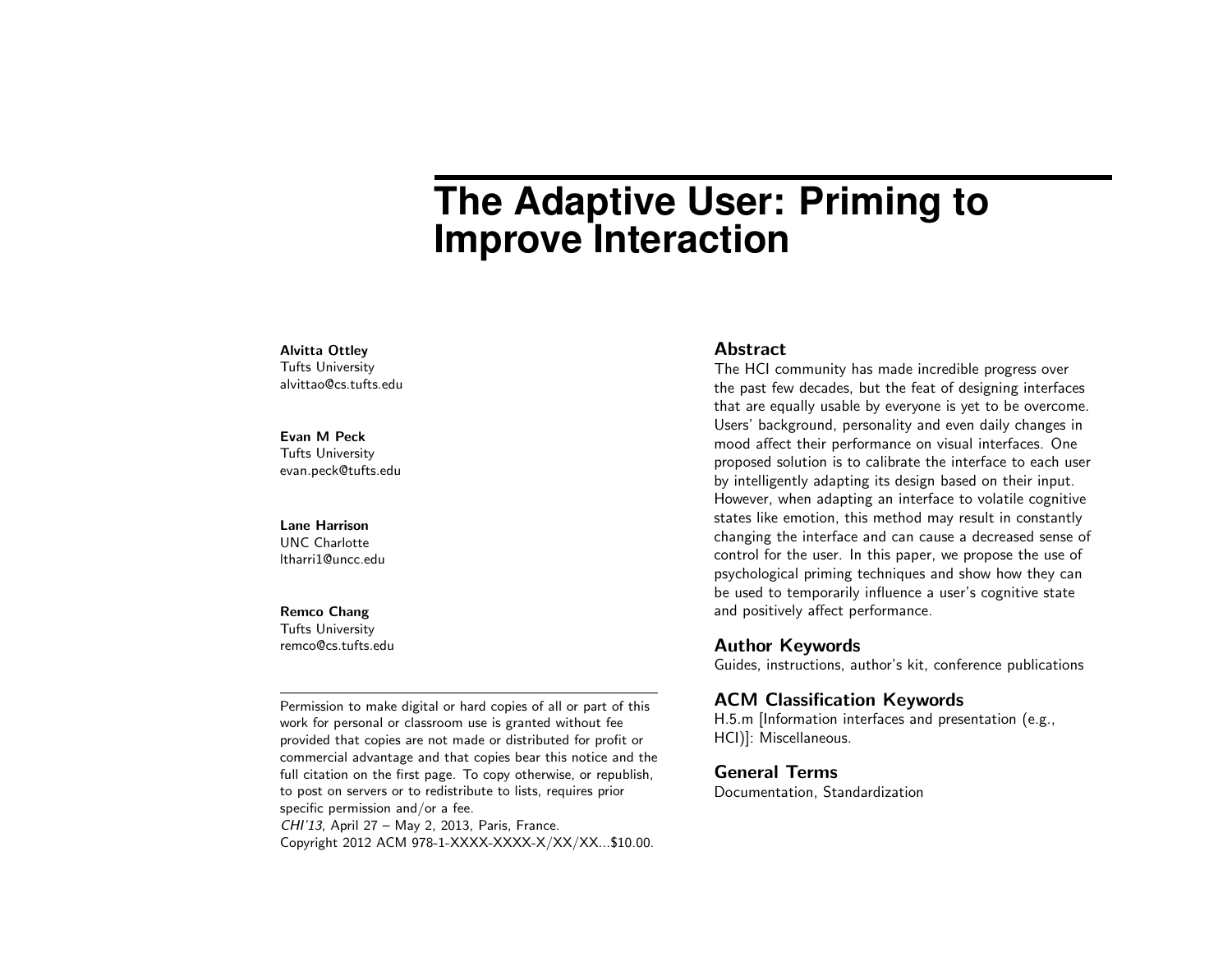# Introduction

Traditional approaches to design have focused primarily on designing the optimal interface for a typical user. Although this approach has been accepted for many years, the notion of the typical user is fast becoming obsolete. Recent research in HCI and Visualization has indicated that individual differences such as culture, personality, age, and experience all impact a user's performance on (or preferences for) a visual design. For example, extroversion correlates with a user's color preference in an interface [\[1\]](#page-3-0) and locus of control modulates performance on complex tasks when the interface contains a nested-box metaphor [\[10\]](#page-3-1). Given the increasing number of known individual differences that impact interaction, it is likely that one or more cognitive factors will cause a user to perform at less than optimal levels on a visual interface. Additionally, groups of people will likely 'see' the same visualization differently, complicating collaboration on the same visual design.

One proposed solution is to calibrate the user interface to each individual by intelligently adapting its design based on passive or explicit user input. Previous work has found that adaptive systems result in performance or satisfaction gains, when it responds to motor abilities [\[3\]](#page-3-2), vision [\[3\]](#page-3-2), or brain sensing [\[9\]](#page-3-3), among others. Unfortunately, adapting visual design to volatile user states such as affect (emotion) or cognitive load can, in some cases, be challenging. Indiscriminately modifying the design of an interface may prevent the user from establishing a clear mental model of the system, decreasing the user's effectiveness and increasing feelings of loss of control.

To avoid this pitfall, we suggest an alternative: rather than only adapting the interface to the user, we can also adapt the user to the interface. We propose that

adaptation can be a two-way construct in which both the user and the machine adapt to each other. In this paper, we share existing research that demonstrates how priming techniques can be used to temporarily affect a user's cognitive state and positively influence performance. We discuss design implications and the potential benefits of such a construct.

# Adaptive Systems: Successes and Challenges

Designing a personalized interface for every user is clearly impractical. However, recent research has demonstrated the success of adaptive systems and how these can be used to significantly influence a user's performance. For instance, previous work by Gojas and Weld [\[3\]](#page-3-2) demonstrated how interfaces can be adapted to a user's motor and visual abilities. Solovey et al. [\[9\]](#page-3-3) showed how brain input technologies (fNIRS) can be used to detect a user's cognitive state and automatically adapt their workload as they perform complex robot navigation tasks.

However, a critical challenge arises when adapting visual interfaces to a user's cognitive states - aspects of the user that constantly change and are dependent on task and situation [\[8\]](#page-3-4). The unpredictability and volatility of cognitive states makes it difficult to design visual interfaces that are predictable and controllable. Designers must take care to avoid constantly modifying the visual information in response to every change in user state. Instead of adapting the system to the user, we propose that psychological priming can be used to influence user adaptation.

# Influencing Cognitive States

Psychologists have developed numerous priming techniques to temporarily manipulate cognitive states. Many interesting experiments exist (some are described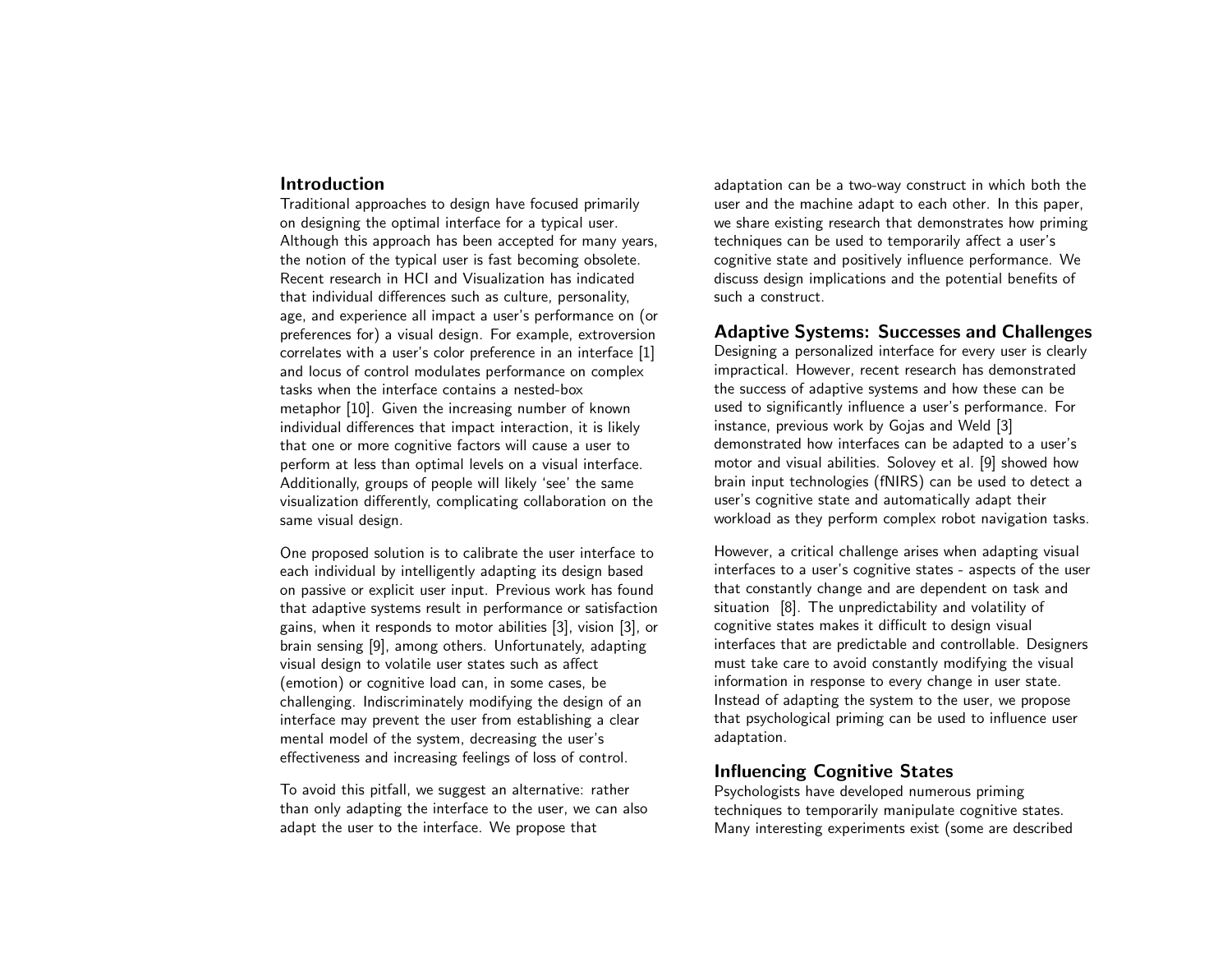нннннн ннннн ннннн

<span id="page-2-0"></span>Figure 1: An example of the Navon letter task [\[7\]](#page-3-6) used by Förster et al. [\[2\]](#page-3-7). This priming stimuli can be used to alter a user's processing style from global to local and vice versa. When practicing a global processing style, people attend to the whole of a visualization whereas when practicing a local processing style, they attend to details [\[7\]](#page-3-6).

For global processing priming, individuals are shown a series of these letter and are asked to identify the global target letters. When priming for local processing, individuals are asked to identify the local target letters. After performing this task, people are more likely adapt the respective processing style for subsequent tasks.

in [\[6\]](#page-3-5)), but we limit our discussion to describing general priming effects and their potential for adapting users to interfaces.

Priming involves three main variables. Target states are the intended changes in perception, cognition, or behavior in a given situation. These states are induced by stimuli such as images, videos, text, or simple tasks. Tasks follow exposure to stimuli and are intended to make use of the induced target state.

For example, in Lewis et al. [\[5\]](#page-3-8), participants were shown an image of a laughing baby (stimuli) to induce positive affect (target state) which increased their performance on creativity tests (tasks). Förster et al. [\[2\]](#page-3-7) discusses how participants were primed via task involving a series of large letters comprised of small letters (see Figure [1\)](#page-2-0) to alter their processing style from either global to local or vice versa (target state), which influenced the processing strategy they used on subsequent tasks.

Focusing on relevant work in HCI and Visualization, Lewis et al. demonstrated how users can be affectively primed by embedding images into a sketching application [\[5\]](#page-3-8) and, using emotionally charged stories, Harrison et al. showed how users can be primed to make fewer errors when interpreting visualizations [\[4\]](#page-3-9).

# Implications on Design

Some cognitive states or personality traits also have the potential to adversely affect on interaction with a visual interface [\[5,](#page-3-8) [10\]](#page-3-1). As a result, a person's performance with a visual interface may be a distortion of their full capabilities.

One potential application of priming is that we may be able to negate these inherent disadvantages. For example,

subtly presenting a positive news article or picture could amplify the performance of someone who is not having a good day. Framing a question differently may avoid bias pitfalls that exist because of a user's personality traits. In the future, intelligent systems may have an understanding of the user's traits and states in order to 'nudge' them at just the right moment. Just as an athlete stretches in order to prepare their muscles for an athletic event, primes may enable us to optimally prepare the mind for interaction with a visual design.

A second potential application for user priming is to modify collaboration on a visual interface. When a group of people collaborate over the same data, they bring a mix of personality, experience, and bias to the table. While this diverse environment has its advantages, it can also be helpful for people to see the visual interface as everyone else is seeing it. Priming may be able to take two people with polar personalities and nudge them towards a common center, allowing them to interact with the data on a level playing field.

Priming may also help the exploration of data by nudging users towards new perspectives. Manipulating a person (or group's) cognitive state could allow them to see an interface with 'new eyes', potentially resulting in novel insights or interactions.

By combining both priming and adaptive systems, we believe the two techniques can build toward a symbiosis between the system and the user, where not only does the system adapt to better suit the user's needs, but systems can also encourage adaptation by the user to enhance performance.